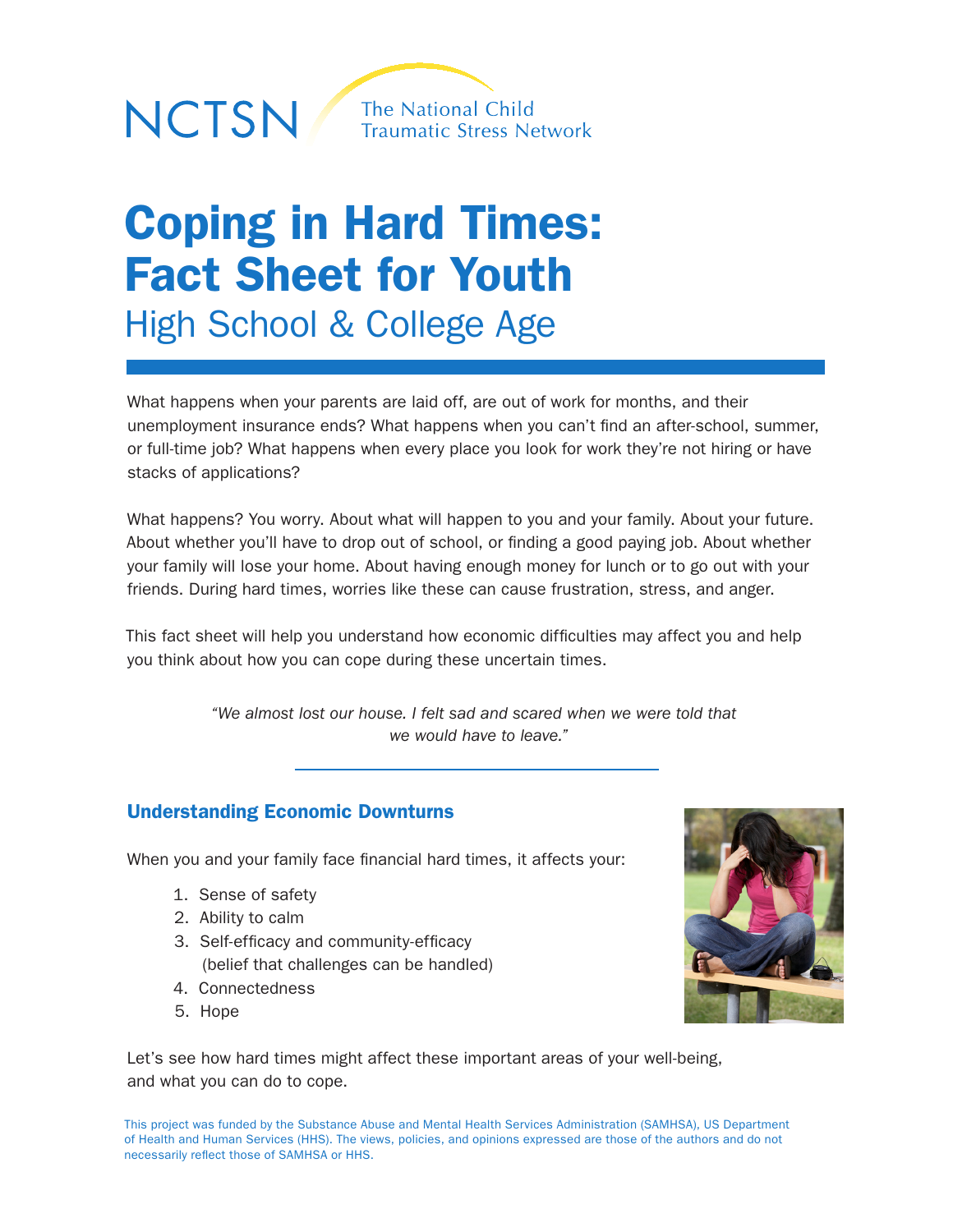# Sense of Safety

#### *What is "sense of safety"?*

- A belief that your needs—and those of family and friends—will be met now and in the future
- $\blacksquare$  A belief that you are protected from harm and that those around you will stay safe

### *How can economic downturns affect my sense of safety?*

If you can't find a job; have less money for food, rent, and transportation; face dropping out of school or finding a place to live; and start to believe you can't achieve your goals, then the world will feel much less safe than before.

When you don't feel safe, you may have problems sleeping or have difficulty focusing. You may want to give up. You may feel worried, sad, or angry and may avoid your friends and family. Without even realizing why, you may be more irritable, argue more with others, use drugs or alcohol, or get into trouble.

If you don't feel safe, challenges in your life (falling out with friends, tests in school, demands from your family) may feel bigger and even harder to deal with. The money crisis—on top of your daily problems—makes everything in your life seem much worse, and the stress can be overwhelming.

#### *What Sarah did:*

Sarah's parents both lost their jobs. Sarah fears that her family may lose their house. She thought about this constantly, had trouble sleeping, and was often upset. She couldn't focus on her schoolwork and was arguing more with her parents.

After meeting with a school counselor, Sarah talked to her parents. They discussed what would most likely happen. Her parents reassured Sarah that they would keep the family safe, and that things weren't as bad as she thought. Sarah made plans with her friends to do activities that didn't cost a lot, such as playing soccer twice a week at the neighborhood park. Although Sarah is still concerned about her family's situation, she sleeps better and feels much safer.

*"If you talk with your parents, maybe they can help you think things through and not feel so bad."*

#### *How can I feel safe?*

*"I felt safe when I was helped and supported, and when I was given counseling."* 

*"I felt safe when the teacher and my friends heard me and understood me."*

Talk about your concerns with a trusted friend, family member, teacher, or counselor.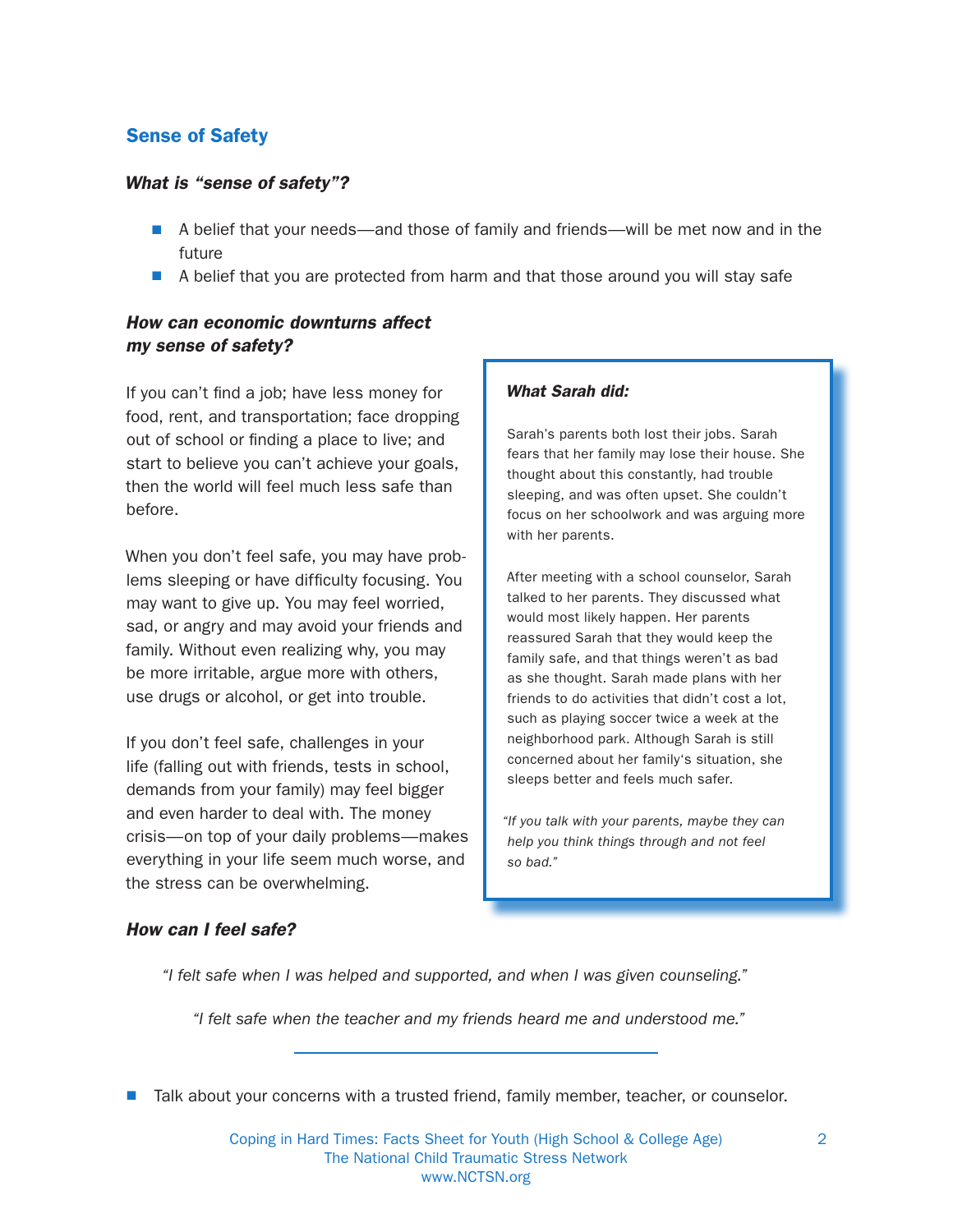- **n** Avoid watching news stories about the economy. Although you may want to know "the facts," the news may make you feel worse about the future of the economy and make you more worried, angry or depressed.
- **n** Avoid dwelling on rumors or "horror stories" about the economy. If you aren't sure about the accuracy of a story, ask your parents, a teacher, or someone else whose opinion you trust.
- **E** Keep to your routine as much as possible (get enough sleep; eat regularly; drink plenty of water, exercise regularly).
- **n** Spend time with family and friends. Don't cut yourself off from loved ones. Plan inexpensive things to do (have a game night, play sports or video games, go on a hike, hang out with friends).
- $\blacksquare$  Be aware that you are going to have strong feelings about the uncertainty in your life. When you start to feel anxious, angry, or sad, distract yourself by doing something relaxing or fun, focus on something that motivates you, or take some action that might help you or someone else.

# Ability to Calm

### *What is "ability to calm"?*

- $\blacksquare$  The skill of self-soothing, becoming peaceful in mind and body
- $\blacksquare$  Being able to relax and stay composed or grounded, rather than agitated or overly excited

### *How can economic downturns keep me from feeling calm?*

When your finances are uncertain, you may feel frustrated, afraid, angry, or hopeless— NOT calm. You might have trouble concentrating, sleeping, eating, controlling your temper, or being with others. You may wonder, "What can I possibly do to feel better?" or "How can I accomplish my goals?" You might use drugs or alcohol to feel better. You might avoid reaching out to others because you don't want to worry them.

### *How can I feel calm?*

*"I felt calm when a school counselor listened to me and understood me—because it was the first time someone heard me and gave me advice."*

*"I felt calm when I told my teachers what was bothering me. They supported me and gave me advice that relaxed me and helped me."*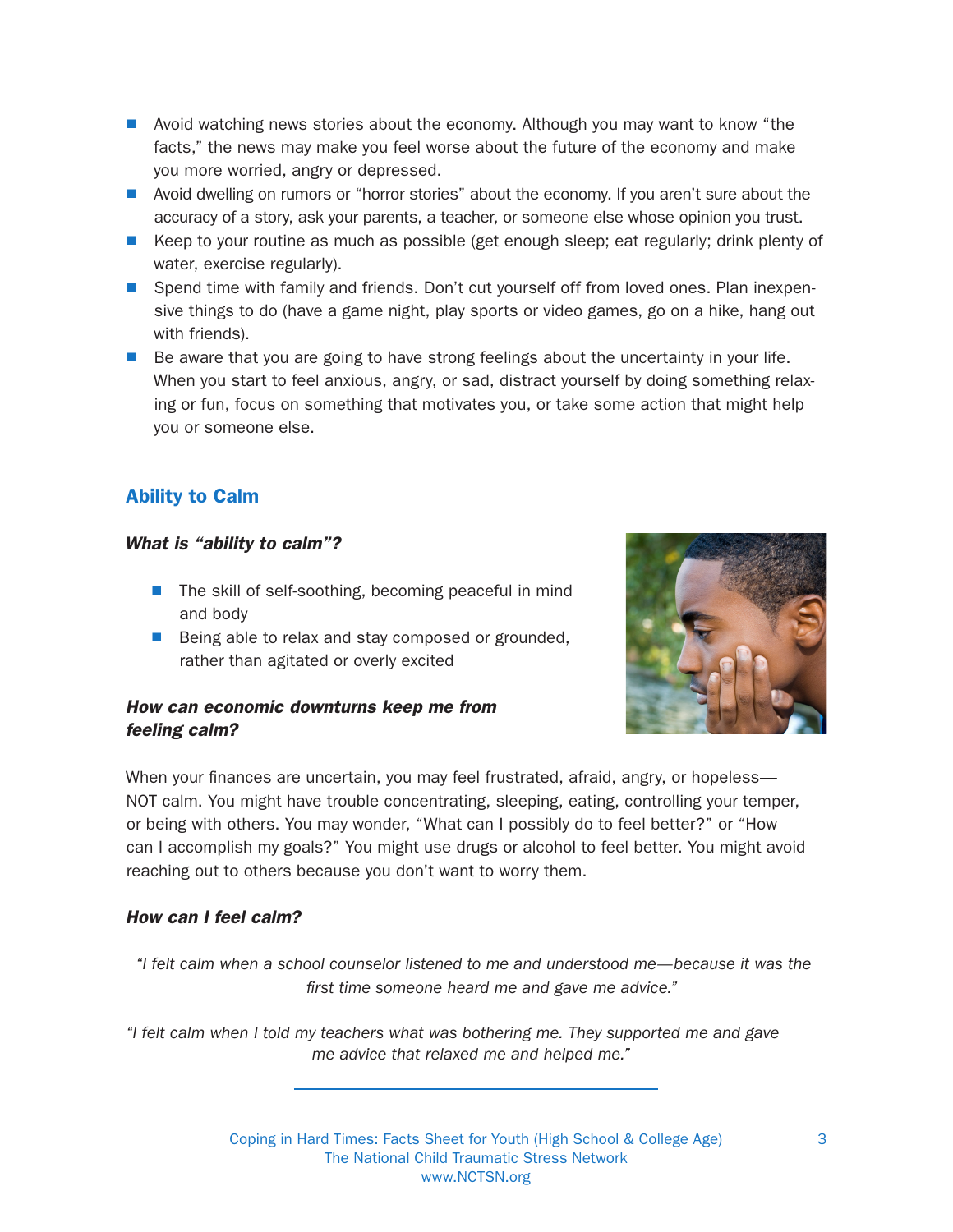- $\blacksquare$  Talk about your concerns with a trusted friend, family member, teacher, or counselor.
- $\blacksquare$  Exercise daily or increase your physical activity by taking more walks, climbing stairs, stretching, or learning yoga.
- $\blacksquare$  Focus on slowing down your breathing as you inhale and exhale.
- $\blacksquare$  Listen to soothing music.
- Download comedy acts or music concerts to take your mind off your troubles.
- $\blacksquare$  Download guided visualizations/meditations to calm mind and body, when you can't fall asleep.
- $\blacksquare$  Daydream. Imagine things that calm you. Picture people or places that have brought you joy.
- $\blacksquare$  Write in a journal.
- $\blacksquare$  Do activities that make you happy.
- **n** Spending time with friends and family watching enjoyable, funny movies or television programs.
- $\blacksquare$  Meditate, using a mindful-awareness approach, which is staying focused on the present moment and paying close attention to your physical, mental, and emotional experiences and accepting them without judgment.
- $\blacksquare$  Pay attention to your thoughts. When you find you are thinking things that make you nervous or angry, notice them and

#### *What John did:*

John was a good student with many friends who expected to get a job at a consulting firm shortly after graduation. A year after graduating, John was still unemployed and still living with his parents.

John now had trouble sleeping, was always on edge, and had stomachaches and headaches. He didn't want to tell his parents about it, because they were already worried about their own financial situation. Instead, he talked with his uncle, who helped him make a plan to look for a part time job and then to volunteer as a consultant, so he could make contacts, network, and hear about opportunities in his field. His uncle suggested that John ask someone in his industry to review his resume and suggest improvements. He also played calming music and wrote in his journal when he was worried or angry. He began to hang out with friends, who encouraged him to talk with them when he was having a hard time.

*"I felt calm when my uncle sat with me and began to listen to me. I felt calmer when he showed me that I could trust him and that it was not the end of the world. He said that all problems have solutions and that mine was no exception."*

stop or change them. You can distract yourself by changing activities.

*"If your mom asks you what's wrong, don't get mad or ignore her. Tell her—calmly—you're not ready to talk about it and need some time."*

### Self-Efficacy and Community-Efficacy

#### *What is "self-efficacy" and "community-efficacy"?*

 $\blacksquare$  The belief that you can successfully do what you need to do, deal with challenges, and handle tough times.

Coping in Hard Times: Facts Sheet for Youth (High School & College Age) 4 The National Child Traumatic Stress Network www.NCTSN.org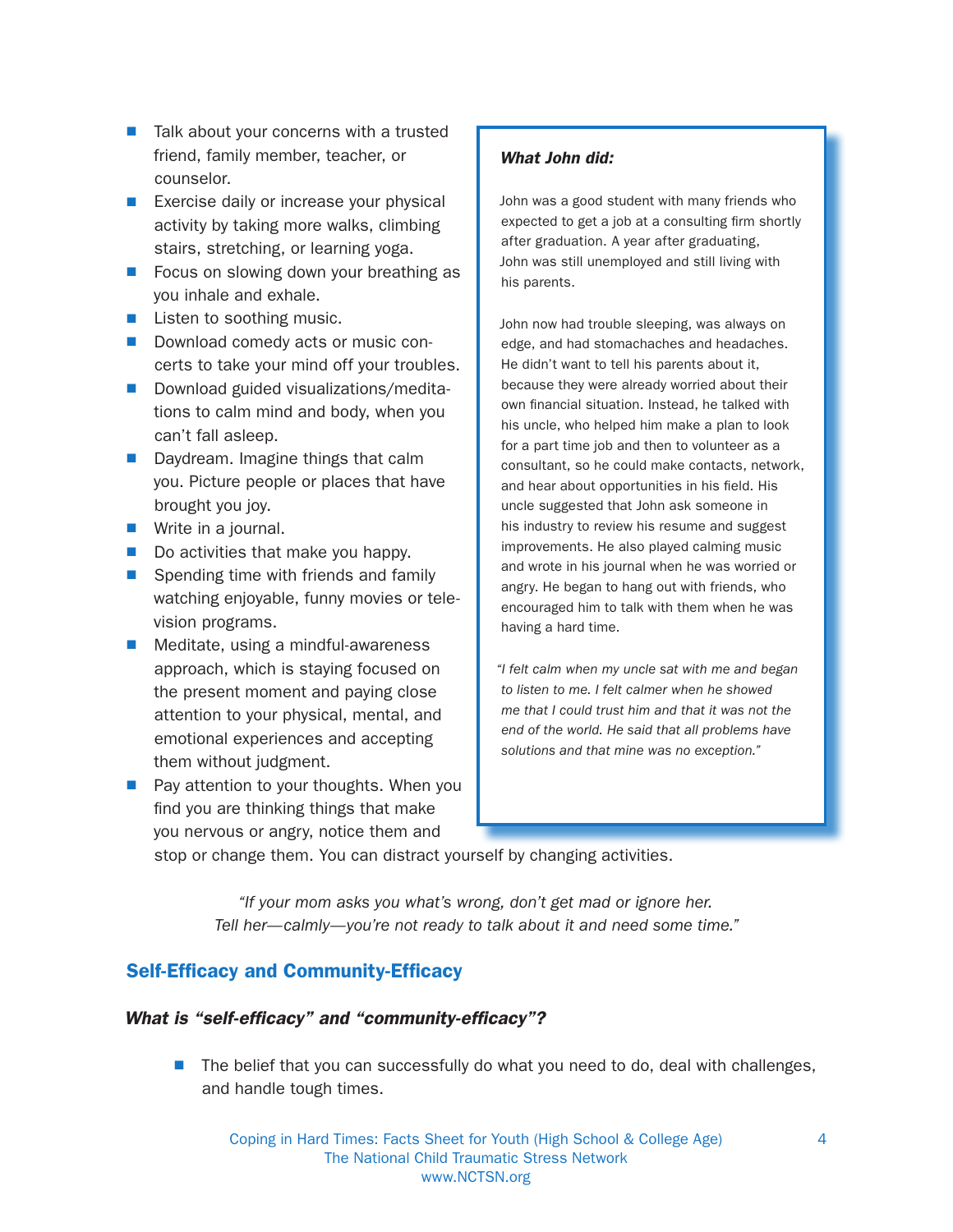$\blacksquare$  The belief that the community you belong to—your neighborhood, school, city can do what it needs to do to thrive and take care of its members.

### *How can economic downturns affect my self-efficacy or community-efficacy?*

When times are tough, jobs are scarcer, and you may feel you don't have what it takes to get a good job, a successful career, or the money to support yourself or contribute to the family. You might feel that you are not "good enough," get down on yourself, and feel despair.

With economic hardship, your community may cut services in areas that its members need. With fewer jobs than before, there may be fewer teachers, police officers, firefighters, librarians, or other public workers. Some communities may cut back or shut down some services altogether. You may see signs of hoplessness—vacant homes and buildings, more vandalism, and more trash.

# *How can I build my self-efficacy? What if my community lacks efficacy?*

*"If I express my thoughts, ideas, and even my suffering, I can change how I feel and think about my situation. I am not alone. Others have these problems, too. If they were able to overcome their problems, I will overcome mine."*

- Get involved. Volunteer with a non-profit, private, or community organization.
- $\blacksquare$  Connect with other people in the community and/or in your field both to gain professional experience and to get you nearer to potential jobs.

#### *What Monica did:*

Monica was devastated when her parents told her they couldn't pay for college. When she saw classmates and church friends dealing with the same thing—many of them even worse off—she felt guilty complaining. She started believing she'd never accomplish her dreams. When she wrote in her journal, she became more depressed, wondering how she could keep living in a world like this. She couldn't think of anything to do to make her situation better. She slacked off on her school work, thinking, "I can't go to college anyway." She even stopped hanging out with her friends, because no one could afford to do anything anymore.

One day Monica told her friend Alicia about her feelings, and Alicia suggested that they talk with her favorite aunt, a teacher at another school. Alicia's aunt told the girls that throughout history people have faced hard times, but the ones who survive—and thrive—are those who work harder to achieve their dreams. She said that the challenge itself makes a person stronger. She also said that when times are tough for you, go help someone who has it even worse. She and the girls found an Internet site with community service opportunities that led to the girls mentoring foster children. Within a few months, the agency offered to hire Monica after graduation. She decided that—while she may not be going to college right away—she could work and take classes at the community college. She realized that there was more than one path to her ultimate goal and that, by helping others, she now felt much better about herself and her talents. She realized, "I am a strong person."

*"You can trust yourself and not give up."*

Coping in Hard Times: Facts Sheet for Youth (High School & College Age) 5 The National Child Traumatic Stress Network www.NCTSN.org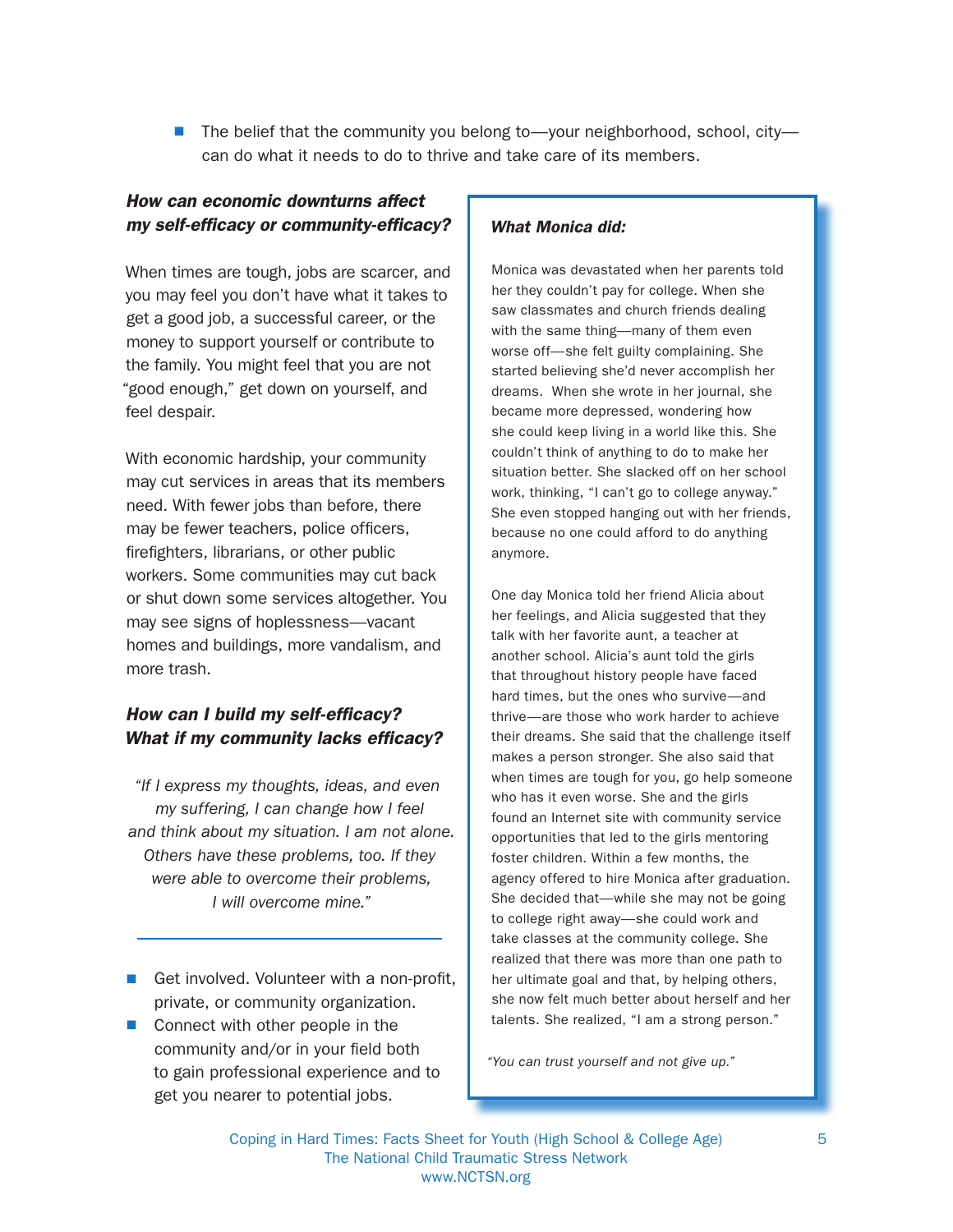- **E** Seek out training or education to improve your prospects for work or your career.
- **n** Think about it: The fact that jobs are hard to find has *nothing* to do with you, your skills, or your worth. It is hard for everyone to get and a keep job.
- **n** Don't stop! Keep pounding the pavement, send out more resumes, put in more applications. Check back frequently, so a company has you in mind when they get an opening. Think: someone, somewhere is hiring.
- $\blacksquare$  Make a list of your strengths and talents. Tape up the list where you will see it often. Brainstorm new ways to use those strengths and accomplish your goals.
- Don't be afraid to adjust your expectations; if you thought it would take you three months to get a job, plan on six to eight months. If you were searching only on the Internet, join a professional networking group, attend a job fair, or consider an intership.
- **n** Participate in your community. When you see a problem at your school or in your neighborhood, do something about it. For example, tutor at a nearby school, serve meals at a foodbank, shelve books at a library, teach adults or kids to read, care for animals at a shelter, create a website for a non-profit organization, pick up trash at a park or beach.

# **Connectedness**

#### *What is "connectedness"?*

 $\blacksquare$  Having relationships with others (individuals or groups) that understand you and support you

# *How can economic downturns affect my connectedness?*



You can feel worthless and even humiliated when you can't find a job or you lose one. Without money, you stay at home and isolate yourself from others. The more you avoid going out, the more you feel you don't belong. In the past when you have been under stress, you may have gone to friends, family, or teachers for advice. Now, you don't want to talk about it.

### *What can I do if I don't feel connected?*

*"You don't have to shut down and close yourself off. You can talk about what you are going through. You can look for people who care about you and can help you."*

- I Identify friends, family, and other adults you trust and like spending time with.
- **D** Look at the ways that your social life has changed since you have been concerned about not having enough money. Do you spend time with your family (or stay holed up in your room)? Are you hanging out with friends? Getting together to watch sports? Grabbing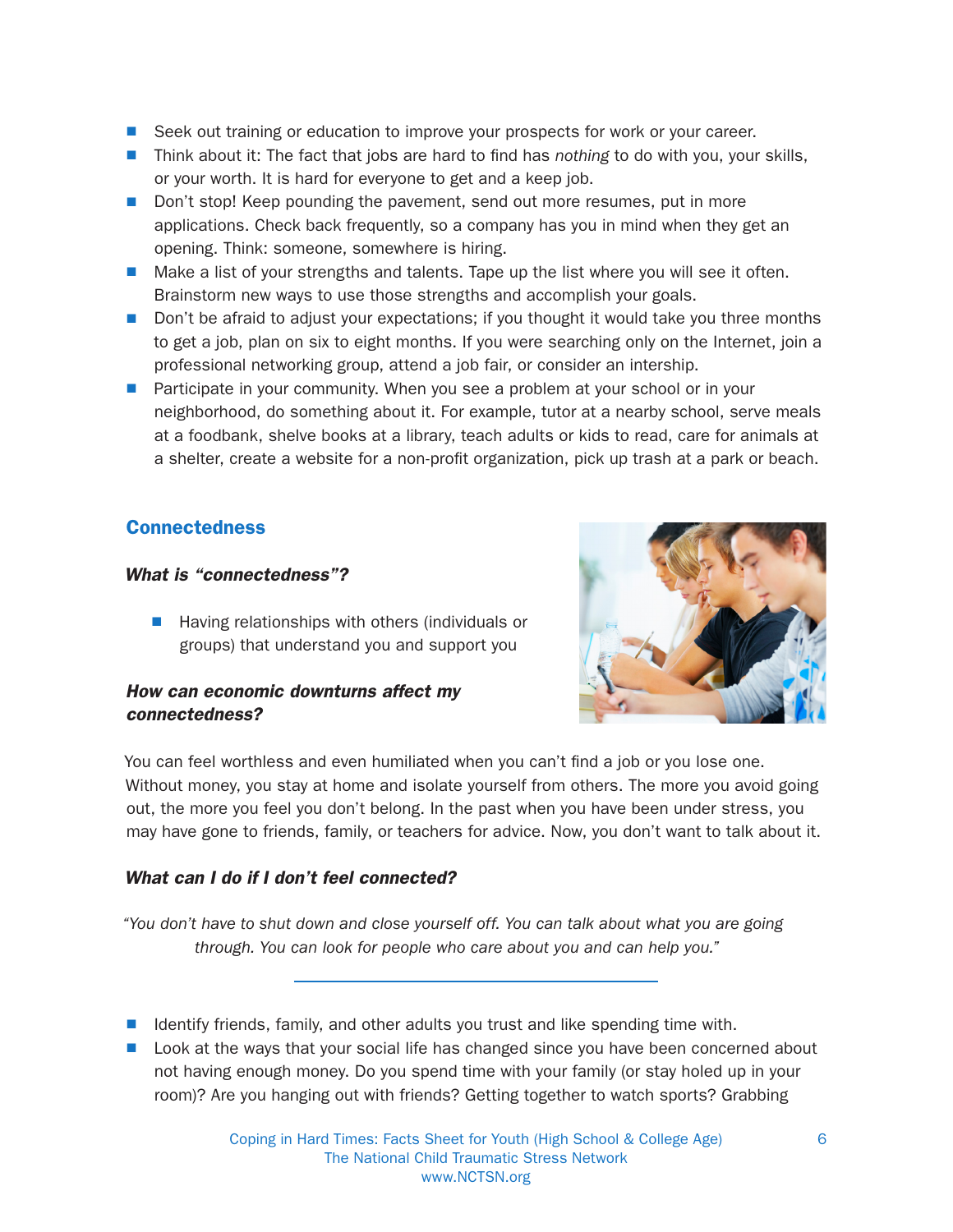coffee? Do you still attend your social/ religious group?

- Don't stay isolated. Reconnect with your friends and family. Even if you don't think you'll have a good time, do it anyway. You'll find it's easier and more fun than you thought.
- $\blacksquare$  The more you reach out, the more likely—and the sooner—you will find resources and options.

*"I feel connected when I talk to my parents and they give me advice."*

# Hope

#### *What is "hope"?*

Expecting that things will work out; a feeling that everything's going to be alright

### *How can economic downturns keep me from having hope?*

#### *What Justin did:*

Justin was about to graduate from college and couldn't find a job. His friends were too busy to get together, and Justin didn't have the energy or the money to do anything anyway. He stayed in his room, slept, played video games, or listened to music. Every day he felt a little worse.

One day his friend Luke came over and told him that he couldn't find a job either. Justin felt bad for his friend, but was glad that someone understood what he was going through. They played video games and went to shoot some hoops. Once Justin got out of the house, he felt better. Even though his situation hadn't changed, hanging with Luke took his mind off his fears. Luke even told him about a place that had job openings, and they decided to both go apply the next day. Justin was relieved they were going through this tough time together.

*"Do not lock yourself in your own world."*

*"Do not to be afraid to ask for help. If your friends or family reject you, get help from others."*

In an economic downturn—especially if

you or family members have been laid off and can't find work— you may feel discouraged, hopeless about the situation, and angry with people in positions of power. You may believe that you are to blame for being out of work rather than the economy.

### *How do I regain hope?*

- $\blacksquare$  Try to regain your belief that things will work out.
- $\blacksquare$  If you have had faith in a Higher Power, try to regain trust in those beliefs.
- **D** Join with others in your larger community who can provide emotional support and encouragement.
- **n** Ask a good friend, a family member, or a teacher you respect how he or she has maintained hope in troubled times.
- $\blacksquare$  Meet with a counselor, a residence advisor, or other trusted adult who can help you look at things from a different perspective, helping you identify your strengths and talents and list your options and resources.